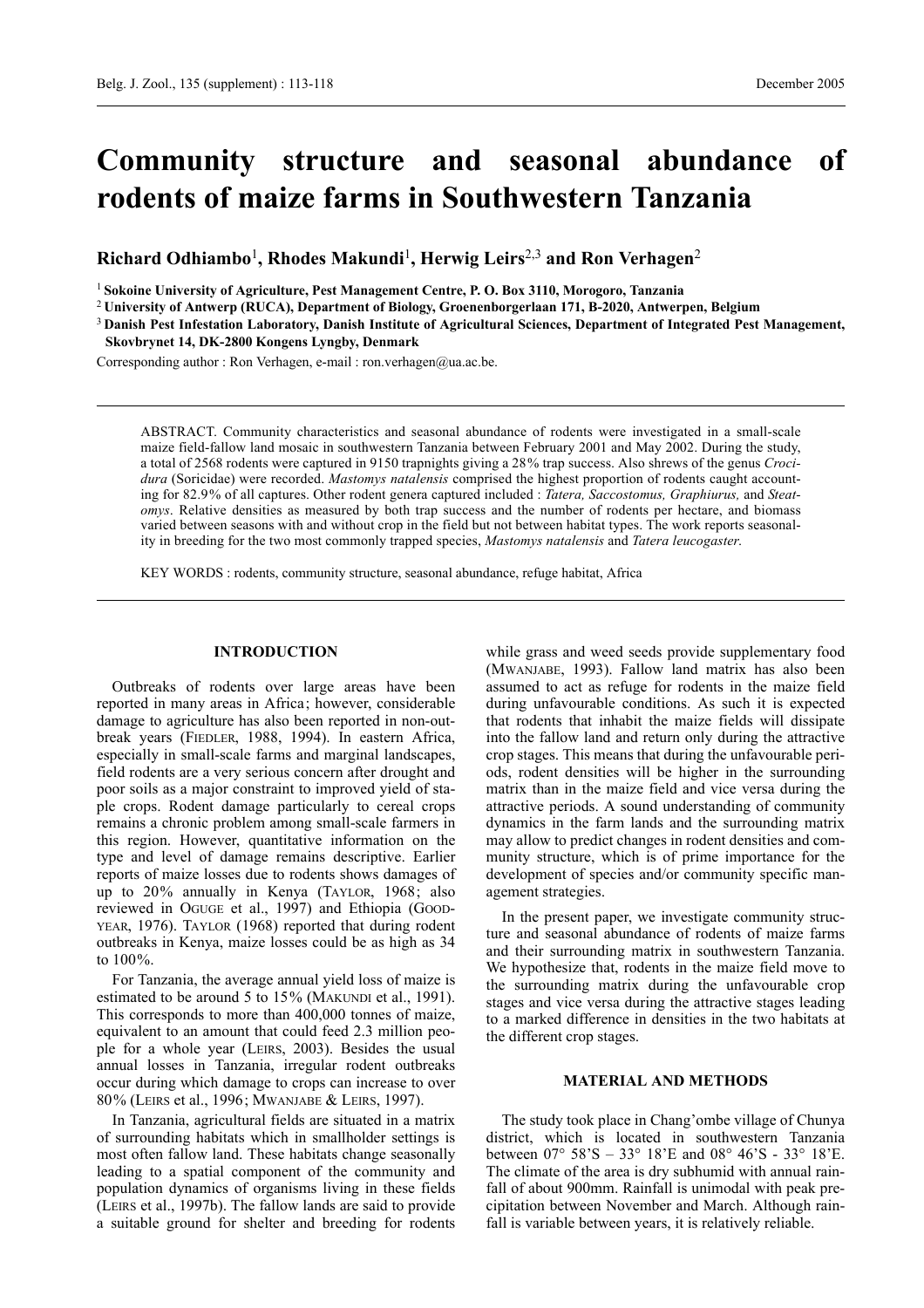We selected two sites for the placement of our removal grids. These sites were denoted as Chunya1 and Chunya2. At each of the two removal grids, 75 snap traps and 75 Sherman traps were used, giving a total of 150 trap stations. Of the 150 trap stations per grid, 50 trap stations were placed within the target crop (maize) while the other 100 trap stations were placed in the matrix habitat. The traps were placed in lines on which traps were spaced 10m apart. Within the target crop each of the 5 trap lines (10 traps/line) were spaced 10m apart while the 5 trap lines outside the target crop (20 traps/line) were spaced 40m apart up to 200 m from the edge of the crop. During trapping sessions, snap traps and Sherman traps were placed alternating in each trap line. The trap positions were marked with painted bricks so that the locations could be used during subsequent trapping. The traps were baited with a mixture of peanut butter and maize scrap. The two grids were about 3km apart. Animals were trapped during the different crop stages : a) at least one month before planting b) planting/after planting c) seedling stage d) vegetative/middle of growth stage e) before harvesting/ripe stage and f) at least one month after harvest. During these sessions, trapping was carried out for three consecutive days.

Trapped animals were identified, weighed, sexed and measured. The body condition (visible injury, ectoparasites) and reproductive condition were also noted. In addition, the point of capture, date and weather conditions were recorded. Processed specimens were preserved in 10% buffered formalin. Live-trapped animals were sacrificed under diethyl ether before processing.

For purposes of description and analysis, rodent community is defined as all trappable rodent species occurring in the study sites. Description of seasonal abundance and community composition is based on trapped individuals. Rodent abundance is expressed as 1) percent trapping success i.e. the proportion of captures relative to the number of traps set over a given period (TELFORD, 1989) and, 2) density estimates; rodent captures per given area. A chi-square  $(\chi^2)$  test was used to inspect any differences in sex ratios. Biomass is based on the total weights of the different rodents captured and is expressed in relation to the studied area.

# **RESULTS**

#### *Rodent species composition*

A total of 2568 captures of five species of rodents were made in 9150 trap nights. Also shrews of the genus *Crocidura* were caught during this study. The five species of rodents recorded were *Mastomys natalensis* (82.9%), *Tatera leucogaster* (15.9%), *Saccostomus campestris* (0.8%), *Graphiurus murinus* (0.2%) and *Steatomys* sp. (0.2%) (Table 1).



Fig. 1. – Trap success for the different crop stages/seasons in southwestern Tanzania.

| ABL. |  |
|------|--|
|------|--|

| <b>Species</b>         | Chunya1 | Chunya2 | <b>Totals</b> | % contribution |
|------------------------|---------|---------|---------------|----------------|
| Mastomys natalensis    | 946     | 1176    | 2122          | 82.9           |
| Tatera leucogaster     | 300     | 103     | 403           | 15.9           |
| Steatomys sp.          | 6       | 0       | 6             | 0.2            |
| Graphiurus murinus     |         |         | 6             | 0.2            |
| Saccostomus campestris |         | 20      | 21            | 0.8            |
| Totals                 | 1257    | 1301    | 2558          | 100            |

Rodent species composition in Chunya, southwestern Tanzania

#### *Trap success*

The mean trap success for Chunya1 and Chunya2 combined was 28%. Trap success varied greatly throughout the study being lowest in February/March during the vegetative stage and highest in July/August, three months after harvesting and before planting (Fig. 1). In most trapping sessions, trap success was higher for rats in the fal-

low land than for those in the maize field. However, the differences were small, inconsistent and insignificant  $(t =$  $-0.166$ , df = 22, P = 0.869). Trap success differed significantly between seasons with and without crops on the field ( $F_{5, 120} = 20.99$ ,  $p < 0.001$ ), but not between both habitat types and there was no interaction between season and habitat type.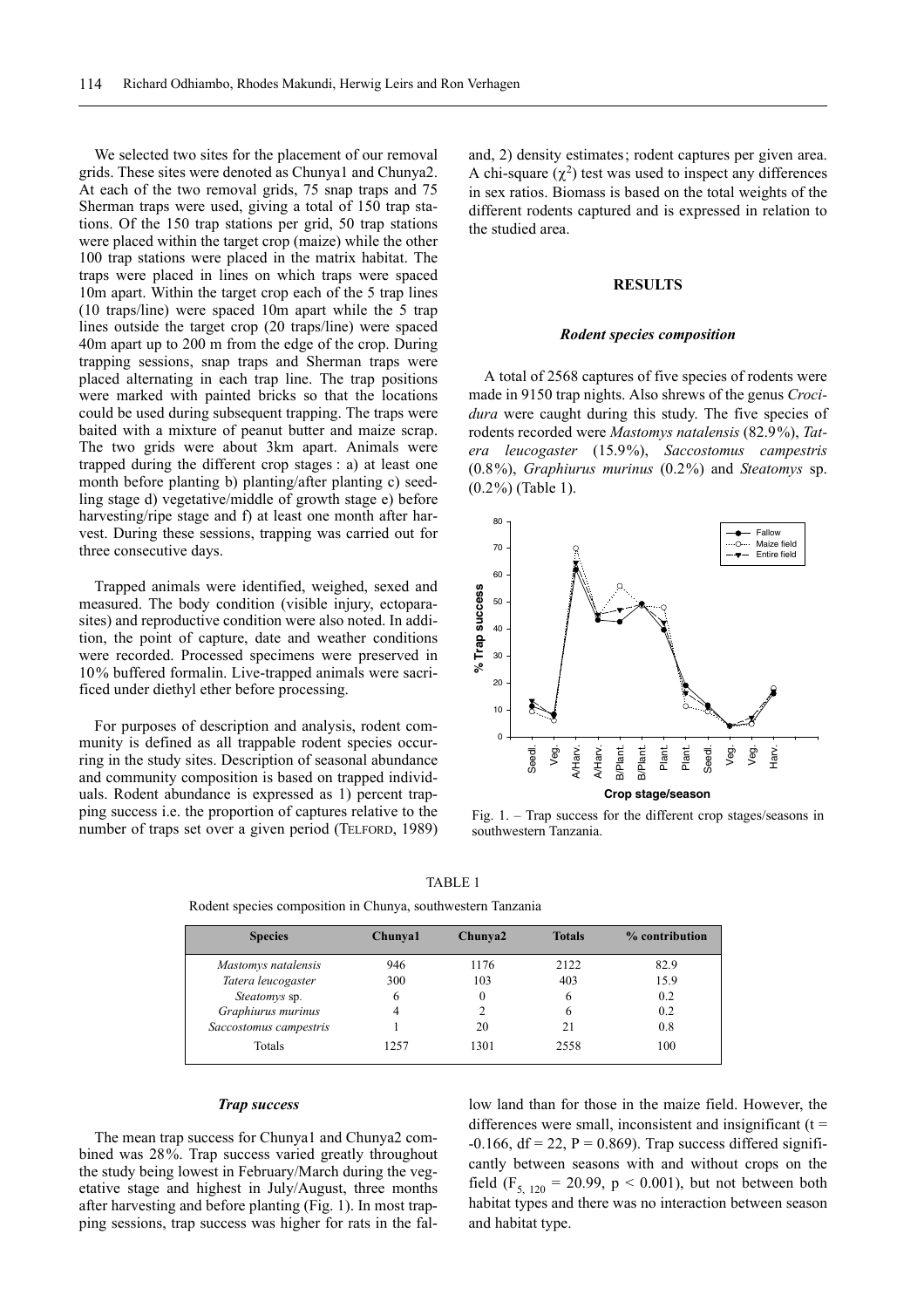

Fig. 2. – Seasonal relative densities of the different rodent taxa in maize fields in southwestern Tanzania.

#### *Density patterns*

The total rodent densities varied in the different crop seasons. Densities ranged between 4 animals per hectare during the vegetative period of February/March and 54 animals per hectare just before land preparation and planting in September/October (Fig. 2). This same trend was recorded for animals caught both in the maize field and fallow land. However, relative densities were always higher in maize compared with fallow. Densities in maize ranged between 12 and 156 animals per hectare while those in the fallow area were 3 to 41 animals per hectare. In Chunya1, the overall densities ranged from 4 to 49 animals per hectare. Fallow recorded lower densities (3-37/ha) than in the maize (6-84/ha) (Figs 3a&b). In Chunya2, the overall relative density was 5-59 animals per hectare. Again here fallow recorded lower densities (4-45/ha) than maize (12-162/ ha) (Figs 3c&d). Relative densities differed significantly between seasons with and without crop on the field  $(F_{5, 120})$  $= 18.03$ ,  $p < 0.001$ ) but not between both habitat types.



a) in Chunya 1 fallow land; b) in Chunya 1 maize farm; c) in Chunya 2 fallow land; d) in Chunya 2 maize farm

# *Biomass*

The seasonal weight of the total number of rodents captured in the 4.5 ha grids varied from 923 to 9246g (205- 2055g/ha). Except for February 2001 (vegetative stage) when *Tatera* recorded equal biomass with that of *Masto-* *mys*, *Mastomys natalensis* formed the largest biomass on all trapping occasions accounting for as high as 86.2% of the total biomass in April (Table 2). In most seasons, biomass was higher for rodents in the fallow land than those in the maize crop. However, again here as with trap suc-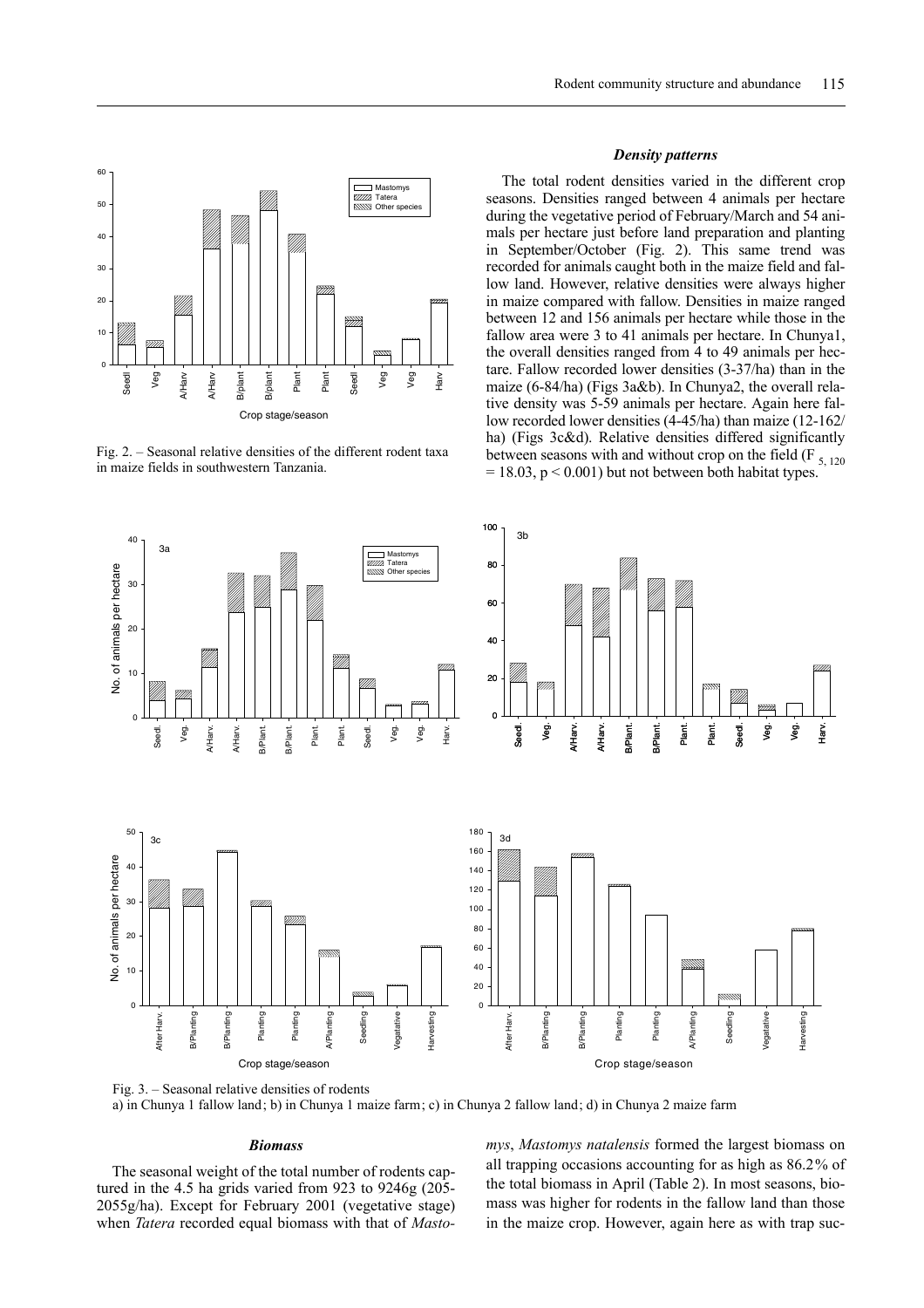cess the differences were small, inconsistent and insignificant (t = -1.13, df = 32, P = 0.26). Biomass differed significantly between seasons with and without crops on the

field  $(F_{4, 120} = 24.98, p < 0.001)$ , but not between both habitat types and there was no interaction between season and habitat type.

| TABI. |  |
|-------|--|
|       |  |

Total biomass (g/4.5ha) of rodents and other small mammals in Chunya (% contribution are given in parentheses).

| <b>Month</b>     | <b>Mastomys</b> | <b>Tatera</b> | <b>Steatomys</b> | <b>Graphiurus</b> | <b>Saccostomus</b> | Crocidura | <b>All species</b> |
|------------------|-----------------|---------------|------------------|-------------------|--------------------|-----------|--------------------|
| February 2001    | 1612(43.5)      | 1970(53.1)    | 63(1.7)          | 38(1.0)           | $\theta$           | 24(0.6)   | 3709               |
| March 2001       | 1257(62.9)      | 710 (35.5)    | $_{0}$           | 28(1.4)           | $\Omega$           |           | 1999               |
| <b>July 2001</b> | 2945 (60.6)     | 1854(38.1)    |                  | 24(0.5)           | 0                  | 41(0.8)   | 4862               |
| August 2001      | 4915 (53.1)     | 4331 (46.8)   | $\Omega$         |                   |                    |           | 9246               |
| September 2001   | 4887 (62.2)     | 2964 (37.7)   |                  |                   |                    |           | 7851               |
| October 2001     | 5637 (65.0)     | 3038 (35.0)   | $\theta$         |                   |                    |           | 8675               |
| November 2001    | 3975 (58.7)     | 2796 (41.3)   |                  |                   | $\Omega$           |           | 6771               |
| December 2001    | 1959 (69.0)     | 799 (28.1)    | 62(2.2)          |                   | $\Omega$           | 19(0.7)   | 2839               |
| January 2002     | 1606(58.5)      | 1141(41.5)    | $_{0}$           |                   | 32(1.2)            | $\Omega$  | 2747               |
| February 2002    | 951 (78.5)      | 238 (19.6)    |                  |                   |                    |           | 1211               |
| April 2002       | 796 (86.2)      | 127(13.7)     | 0                |                   | 0                  |           | 923                |
| May 2002         | 2804 (82.8)     | 539 (15.9)    | 0                |                   | $\mathbf{0}$       | 42(1.2)   | 3385               |

#### *Reproduction*

Of the rodents trapped, 1177 (46.0%) were males, 1063 (41.6%) were females while 318 (12.4%) were unsexed. The sex ratios (male :female) of *Tatera leucogaster* (170 :191), *Saccostomus campestris* (12 :9), *Graphiurus murinus* (2 :4) and *Steatomys* sp. (2 :4) were all of the expected one-to-one (1 :1) ratio. In overall more males of *Mastomys natalensis* (991 :855) were caught than females  $(\chi^2 = 5.0097, p < 0.05)$  (Table 3). However, the seasonal sex ratio of *M. natalensis* was not significantly different from the expected 1 :1 ratio.

Reproductive activity was highly seasonal in *M. natalensis* and *T. leucogaster*, which were the only species caught in appreciable numbers. This seasonality in breeding was similar in both habitat types. Females of *M. natalensis* had a high proportion of females with perforated vagina around March during the vegetative stage of crop; this is followed by a long period of non-reproductive activity (Fig. 4a). The same reproductive pattern was witnessed in *T. leucogaster* (Fig. 4b). Females of *M. natalensis* and *T. leucogaster* are pregnant (Figs 4c&d) or lactating (Figs 4e&f) around February, March and April thereafter reproduction is suspended.



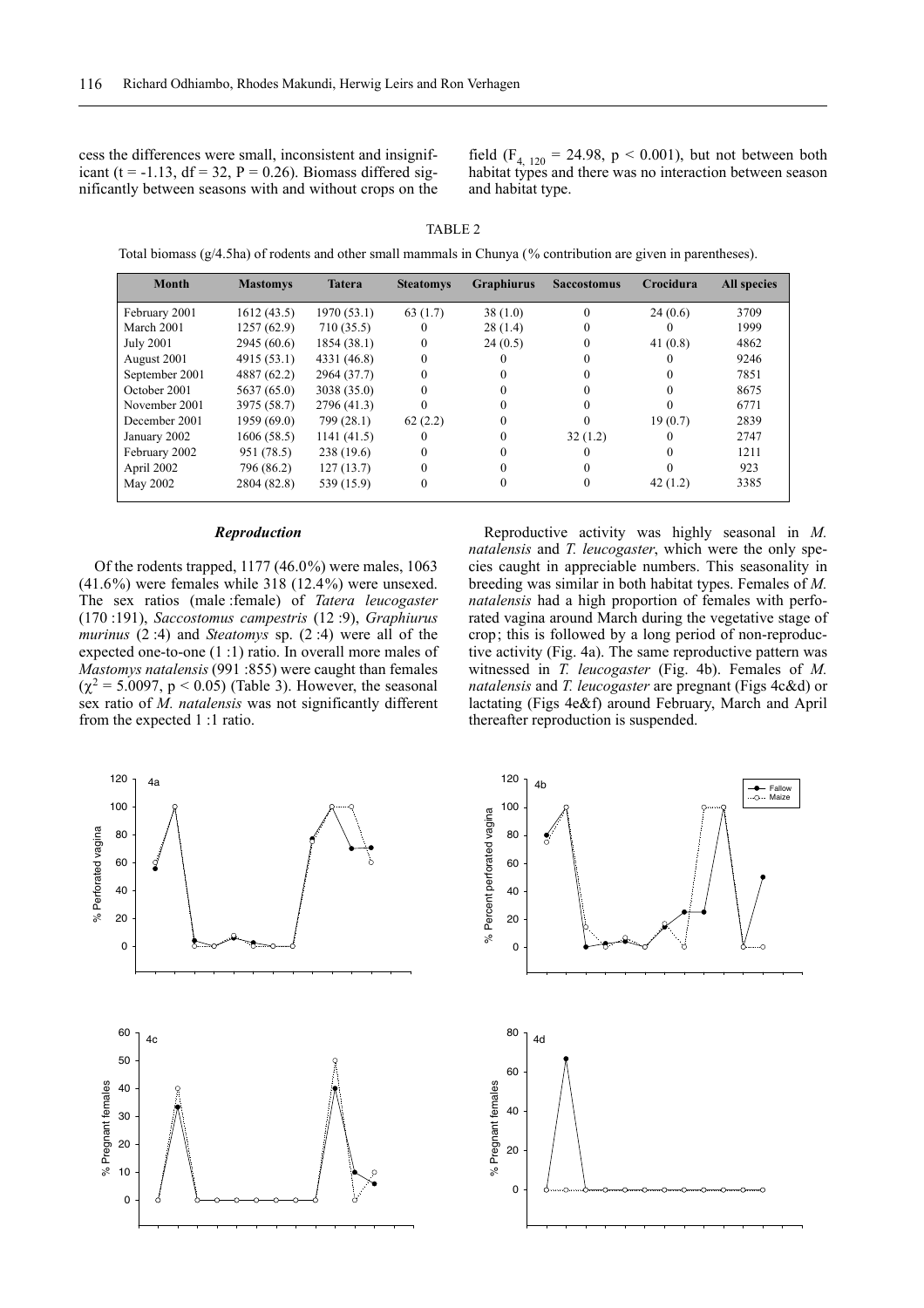

Fig. 4. – Reproductive

characteristic of *M. natalensis* and *T. leucogaster* in fallow land and maize field a) Proportion of female *M. natalensis* with perforated vagina; b) Proportion of *T. leucogaster* with perforated vagina; c) Proportion of visibly pregnant *M. natalensis;* d) Proportion of visibly pregnant *T. leucogaster;* e) Proportion of lactating *M. natalensis;* f) Proportion of lactating *T. leucogaster.*

| TABLE 3                                                                              |  |
|--------------------------------------------------------------------------------------|--|
| Sex ratio of rodent species caught in southwestern Tanzania $(NS = not$ significant) |  |

| <b>Species</b>         | <b>Males</b> | <b>Females</b> | $\gamma$ <sup>2</sup> | <b>Significance</b> |
|------------------------|--------------|----------------|-----------------------|---------------------|
| Mastomys natalensis    | 991          | 855            | 5.0097                | P < 0.05            |
| Tatera leucogaster     | 170          | 191            | 0.6108                | NS                  |
| <i>Steatomys</i> sp.   | 2            | 4              | 0.3333                | NS                  |
| Graphiurus murinus     | 2            | 4              | 0.3333                | NS                  |
| Saccostomus campestris | 12           | 9              | 0.2143                | NS                  |

# **DISCUSSION**

On a seasonal (crop stage) scale, we found no differences in trap success, relative densities and biomass of rodents in fallow land and maize field. There were animals in the maize fields during the different crop seasons and their relative abundance varied seasonally just like that in the surrounding matrix. Likewise, we did not find any evidence of the fallow land acting as a refuge for rodents during the non-attractive crop stages nor did the data report of animals leaving the fallow land to the maize field during the attractive stages. The same density patterns were recorded for both fallow land and maize field. There is a large turnover in the densities of rodents across time in both the maize field and fallow land. This type of scenario has also been reported in a study of *Mastomys natalensis* in a maize field-fallow mosaic in Morogoro, Tanzania (LEIRS et al., 1997b)

The lowest densities were recorded in February/March during the vegetative period of the crop. Densities start rising steadily in May and peak densities are recorded in September/October, two to three months before planting. This density pattern appeared not to be related with the crop stage rather it could be explained by the fact that the first pregnant females were observed by the end of February (vegetative stage) so that an increase in numbers is not expected before the second half of April. Indeed numbers start increasing by May. Our density estimates are rather low compared to reported densities for Tanzania and elsewhere (LEIRS, 1995 and references therein) where up to a thousand animals per hectare have been reported in outbreak periods, with normal peaks of several hundreds in studies involving *Mastomys* spp. TELFORD (1989) reported a density estimate of 1125 animals/ha while LEIRS (1995) reported densities of 900 animals/ha and CHRISTENSEN (1996) reported densities of 384 animals/ha in Morogoro, Tanzania. Our densities of 3 – 162 animals/ ha compare well with those obtained in studies in Kenya (ODHIAMBO & OGUGE, 2003) and Ethiopia (BEKELE & LEIRS, 1997; BEKELE, et al., 2003). These findings are however not surprising given the fact that *M. natalensis* comprised the highest percentage of rodents captured. The population dynamics of this species is known to be influenced by both density dependent and density-independent factors occurring simultaneously (LEIRS et al., 1997a). Moreover, its breeding characteristics are strongly dependent on the amount of rainfall (LEIRS et al., 1989).

Breeding activity was clearly seasonal in *M. natalensis* and *T. leucogaster* in our study with breeding females (visibly pregnant or lactating) occurring in April and May. This is consistent with literature findings from populations of these or related species where reproductive activity appears to be linked in some way to the pattern of rainfall in areas which have well-defined wet and dry seasons. Breeding commences a few months after the onset of the rains and cease during the dry season (e.g. TAYLOR & GREEN, 1976; DELANY & MONRO, 1986; LEIRS et al., 1994; MONADJEM & PERRIN, 1997). In our study, the